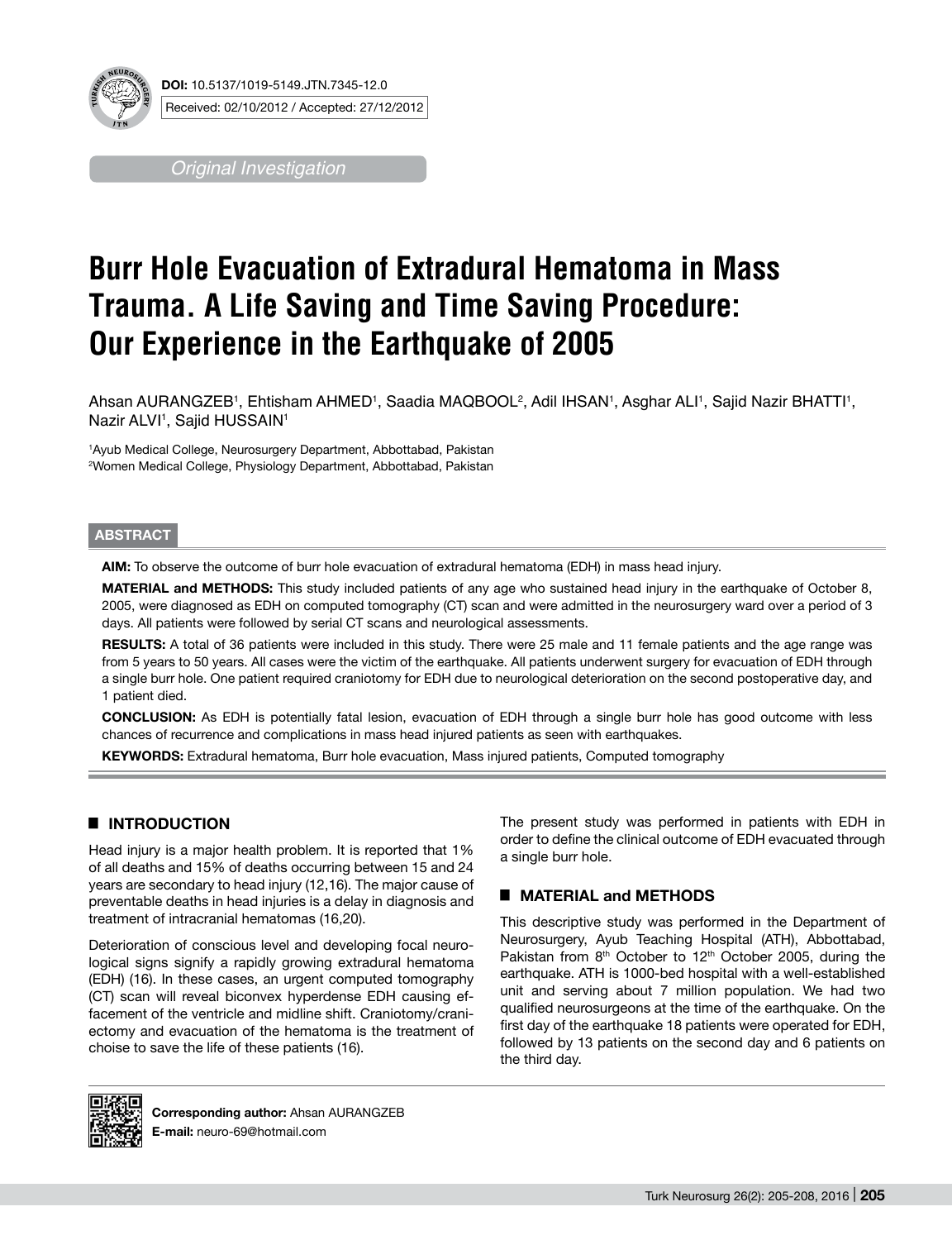A total of 36 patients were included in this study. All patients had traumatic EDH. The causes of delay to reach the hospital were the long distances the patients had to travel and the poor means of transport.

A detailed history was obtained from each patient/relative and a thorough clinical examination was done for every patient. The mode of injury, the exact time and place of injury, the details of the initial management at peripheral hospitals, the means of transport used to reach ATH and the details of the patient's conscious level from time of injury to admission in our hospital were recorded carefully. In the hospital, the classical signs of EDH such as deterioration in conscious level, pupil abnormality and neurological deficits were especially checked during the examination. The vital signs and the Glasgow Coma Scale (GCS) score were recorded at 30-minute intervals.

**Table I:** Age Wise Representation of Extradural Hematoma (n= 36)

| <b>No. of Patients</b> | Percentage |
|------------------------|------------|
| 5                      | 13.8%      |
|                        | 19.4%      |
| 17                     | 47.2%      |
| 4                      | 11.1%      |
| з                      | 8.3%       |
|                        |            |

**Table II:** Outcome of Burr Hole Evacuation of Extradural Hematoma (n=36)

| Outcome     | <b>No. of Patients</b> | Percentage |
|-------------|------------------------|------------|
| Recovered   | 34                     | $94.4\%$   |
| Re-operated |                        | 2.7%       |
| Dead        |                        | 2.7%       |

X-rays of the cranium and CT scan were obtained in all cases. The volume of EDH was calculated using the Peterson and Epperson equation  $a \times b \times c \times 0.5$ , where  $a, b$ , and c represent the diameter of the hematoma in the sagittal, axial and coronal planes respectively. Once the EDH was diagnosed, the patient was shifted to the operating room for surgical evacuation through a single burr hole.

In the postoperative period, the clinical observations, neurological examination, the vital signs and the GCS score were maintained till the time of discharge. The morbidity in terms of neurological deficit was recorded for each patient at discharge. All patients were followed up for at least for six months.

#### █ **RESULTS**

There were 36 patients of EDH, managed surgically at ATH in a three-day period. The greatest representation was found in the 21-30 years age groups with 17 patients (47.2%), closely followed by the 11-20 years age group with 7 patients (19.4%), 31-40 years age group with 4 patients (11.1%), 41-50 years age group with 3 patients (8.3%) and patients aged less then 10 years with 5 patients (13.8%) (Table I). There were 25 (69.4%) male and 11 (30.5%) female patients.

Ipsilateral pupil dilatation is a very important neurological sign for EDH and a difference in the pupil size was noted in 18 (50%) cases in our series. In the remaining 18 (50%) patients, the pupils were equal and reacting to light at the time of admission. Hemiparesis of varying degrees was observed in 8 (22.2%) patients. Moreover, patients with EDH also presented with other signs. Vomiting was the commonest finding and it was present in 76% of the patients. Bleeding from the ear, nose and mouth was observed in 11% of the patients. Fits were seen in 9% of the patients. Headache as the sole presenting complaint was seen in13% of the patients (Figure 1).

Surgery was done in all 36 patients, and the extradural hematoma was evacuated through a single burr hole. Among



**Figure 1: Percentages of** Clinical Findings in Patients with Extradural Haematoma, n=36.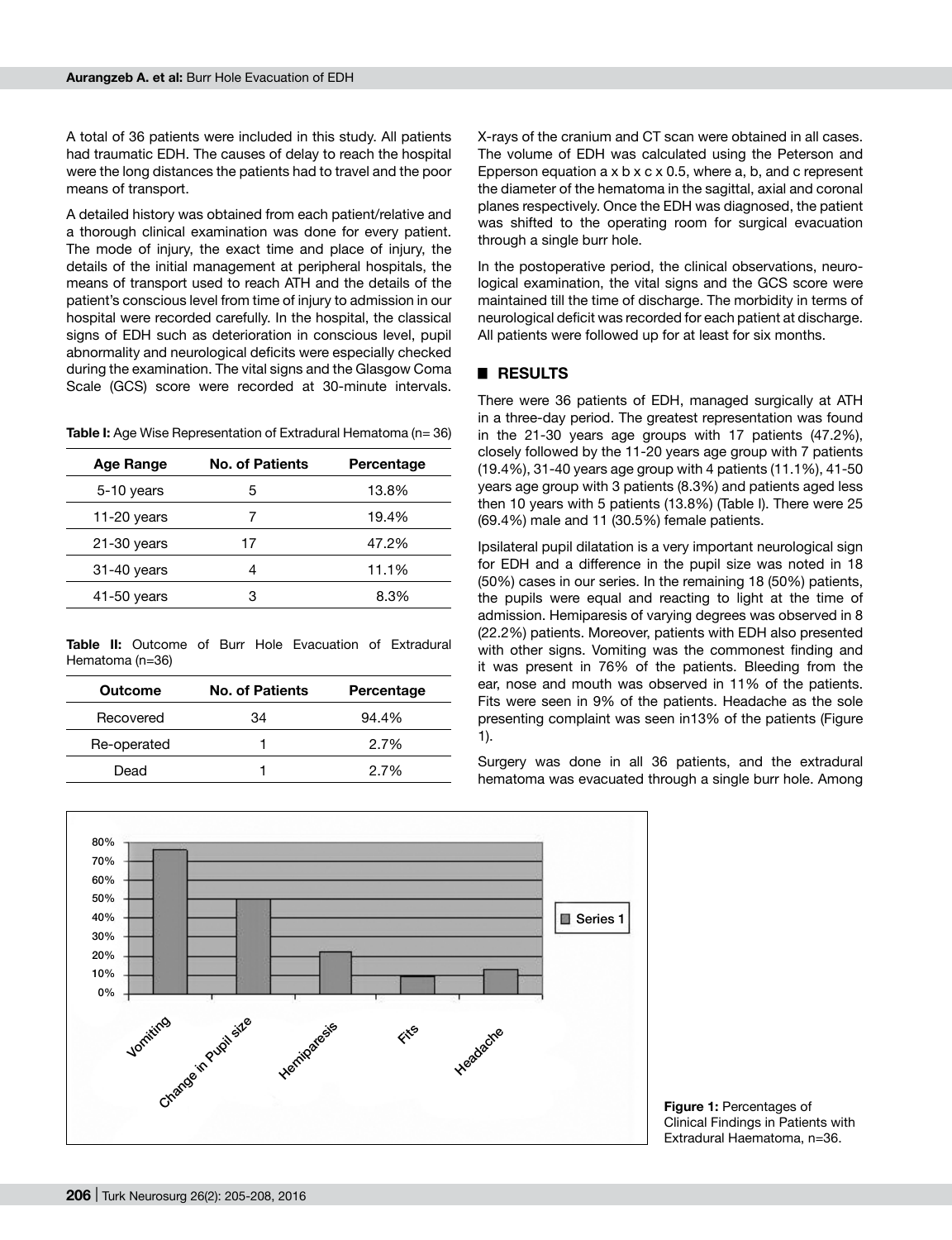these, 34 (94.4%) patients recovered well with GCS 15/15 on the operation day. One patient (2.7%) was re-operated due to neurological deterioration, and craniotomy was performed on the second postoperative day. He also recovered well. One patient (2.7%) died on the operation day (Table II).

#### █ **DISCUSSION**

EDH is accumulation of blood between the inner table of skull and the stripped off dural membrane (1,17). EDH is mostly located in the temporoparietal region, in approximately 70- 80% of the patients, and extension to adjacent frontal and occipital areas is common (10). EDH occurs in 1-2% of head injured patients (3). Adults suffer head injuries most frequently due to falls, motor vehicle crashes (82%) (19), colliding with or being struck by an object (40%) (8), and assaults.

Among the hematomas, EDHs assume the greatest importance as they can be diagnosed and treated easily (16). EDH results from blunt trauma to the skull and meninges. The pathophysiology is that the initial impact of force causes deformation or fracturing of the cranium and produces detachment of the dura directly beneath the site of the blow and injures the blood vessels, followed by filling of the extradural space with blood. Several studies indicate that this bleeding in the resulting pockets creates a hydraulic "water pressure" effect, progressively stripping the dura away from skull and thus increasing the size of EDH (6,23).

In patients with head injury, X-ray skull is a good tool for assessment (15). The incidence of skull fracture in patients operated for EDH in various series has been reported as 3-85% (2,7,14,18). An important prognostic factor is the level of consciousness which deteriorates with a delay in surgery (11) due to a delay in diagnosis and referral (9). X-rays that are readily available for the diagnosis of a skull fracture may be used as a guide for early referral to a neurosurgical facility.

CT scan was found to be a useful diagnostic technique and shows the hyperdense biconvex shadow of extradural hematoma. It helped us to diagnose EDH in all 36 patients in our series. Older studies showed the role of cerebral angiography in diagnosing EDH (4,21). However, CT scan become the investigation of choice to diagnose the volume and location of EDH, associated injuries and midline shift etc. (16). It has been reported that the mortality rate was between 29 and 33% in the pre-CT era and between 9 and 12% in the post-CT era (4,21). Persistent headache and vomiting are important indications for a CT scan after head trauma (16). In the present series, 5 (13%) patients presented with intractable headache after head trauma as the sole complaint. In the series of Cook et al (5), 40% of the patients presented with only headache and vomiting.

Blood clot evacuation through craniotomy is the accepted method for treatment of a pure traumatic EDH following closed head injury. However, in certain emergency situations where you are short of time, equipments and qualified neurosurgeons to deal with the situation, the use of craniotomy for evacuation of the blood clot may not be feasible. In such situations, the placement of a burr hole and drainage under negative pressure constitutes a rapid, life saving and safe approach to manage patients with simple EDH (13), or skull trephination can be performed in the emergency room before referring the patient to proper neurosurgical center (22).

In the earthquake of October 2005, we were short of qualified neurosurgeons, instruments, and time. Instruments were sterilized by simple dipping in savlon. All patients underwent simple burr hole evacuation of EDH, a burr hole was created at the maximum thickness of the hematoma, the main bulk of hematoma was removed with the help of suction and spatula, hemostasis was secured and the wound closed. Operating time from opening to closure of the wound was 30 minutes maximum.

Postoperative CT scan was obtained in all patients for 3 consecutive days and 34 (94.4%) showed that the hematoma, had resolved. One patient (2.7%) showed increased hematoma on the first operative day for which decompressive craniotomy was performed, and one patient (2.7%) died on the same day.

#### █ **CONCLUSION**

In such situations like earthquakes, where a mass of head injured patients present to you and you are short of equipment and time, even the outcome of EDH evacuated through a single burr hole is good and life saving with less chance of complications and recurrence. To ensure the safety of patients regarding this procedure, monitoring should be done by daily CT scans and decompressive craniotomy should be performed if consciousness does not improved within several hours of the procedure.

#### █ **REFERENCES**

- 1. Agrawal A, Agrawal CS, Kumar A, Adhikari S: Outcome of traumatic extradural haematoma managed surgically: Our experience. NJOT 6(2):74-76, 2007
- 2. Amirati M, Tomita T: Posterior fossa epidural hematoma during childhood. Neurosurgery 14: 541-544, 1984
- 3. Babu ML, Bhasin SK, Kumar A: Extradural hematoma-An Experience of 300 Cases. JK Science 7(4): 205-207, 2005
- 4. Bricolo AP, Pasut LM: Extradural hematoma: Towards zero mortality: A prospective study. Neurosurgery 14: 8-12, 1984
- 5. Cook RJ, Dorsch NW, Fearnside MR, Chaseling R: Outcome prediction in extradural haematoma. Acta Neurochir (Wien) 95: 90-94, 1988
- 6. Gupta DK, Singh K, Mahapatra AK: Bifrontal hyperacute extradural hematoma. Indian Journal of Neurotrauma (IJNT) 5(1): 45-46,2008
- 7. Galbraith S, Smith J: Acute traumatic intracranial haematoma without skull fracture. Lancet 1:501-503, 1976
- 8. Gill JR, Goldfeder LB, Armbrustmacher V, Coleman A, Mena H, Hirsch CS: Fatal head injury in children younger than 2 years in New York City and an overview of the shaken baby syndrome. Arch Pathol Lab Med 133(4):619-627, 2009
- 9. Hamid NA, Mian JM: Factors affecting mortality in extradural hematoma. Pak J Neurol 4: 30-34, 1998
- 10. Husain M, Ojha BK, Chandra AM, Singh A, Singh G, Chugh A, Rastogi M, Singh K: Contralateral motor deficit in extradural hematoma: Analysis of 35 Patients. Indian Journal of Neurotrauma (IJNT) 4(1):41-44, 2007